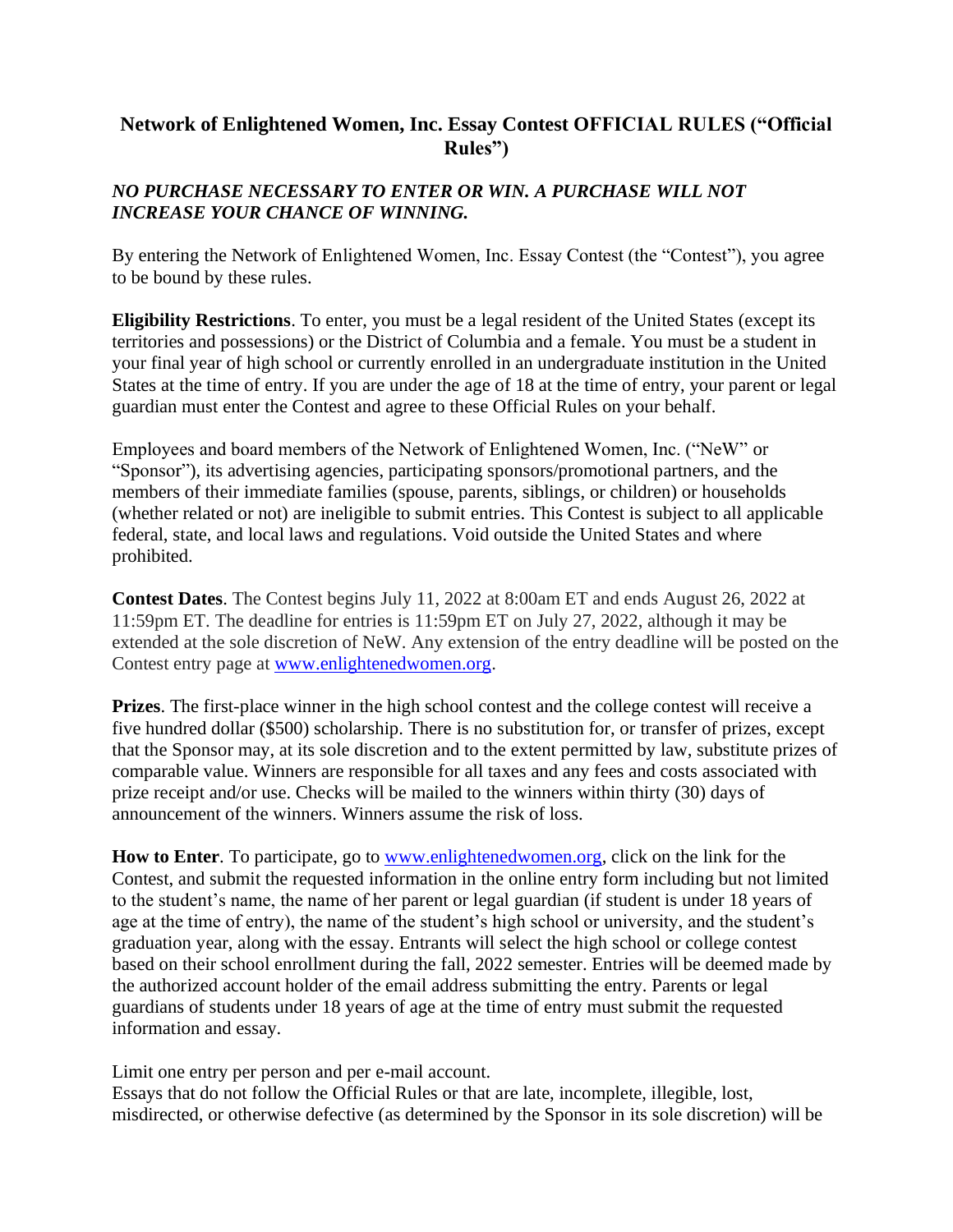disqualified. Sponsor is not responsible for technical or computer failures, errors or data loss of any kind, lost or unavailable Internet connections, failed, incomplete, garbled or deleted computer or network transmissions, inability to access any website or online service, or any other error or malfunction. Entries will not be acknowledged or returned.

**Essay Content**. You must write a response to the official prompt.

*Some women lead under a title, while others set a quieter example to follow. Leaders can be anyone from CEOs of Fortune 500 companies, to presidents of the PTA, to student or city councilwomen, to mothers, to informal mentors, to small business owners, and everything in between. This year, we are excited to celebrate women as trailblazers and leaders from Justice Amy Coney Barrett becoming the youngest woman and first mother of school-aged children to serve on the U.S. Supreme Court to Margaret Thatcher serving as the first female British Prime Minister. Reflect on your experiences as a leader. How do you lead in your sphere of influence? What is the best piece of leadership advice you have received, and how did you put it into action? What qualities do the female leaders you look up to possess? When have you had to make a difficult decision as a leader, and what did you learn from this experience? What helps you handle the weight of being a leader?*

Your essay must be nonfiction and between 600 and 750 words. Your essay must be a wholly original work. All copyrighted materials must be properly cited/attributed. Use hyperlinks to attribute all quotations or copyrighted material used in your essay. Entries that fail to attribute materials used in the essay will be disqualified. Essays may not contain content that is profane, demeaning, defamatory, or that would constitute an invasion of privacy, as determined by the Sponsor in its sole discretion.

At the sole discretion of the Sponsor, any submitted essay may be published in a publication of the Sponsor's choice.

**Judging**. All entries will be judged by members of the NeW management team and/or invited guests, including authors, writers, and/or community leaders. All decisions of the judges and the Sponsor are final.

Essays will be scored on the basis of quality of thought, clarity of expression, quality of writing, and the extent to which they address the prompt. Judging will begin on the day following the entry submission deadline.

**Notification of Winners.** After judging is complete, the highest-scoring entries will be notified by email within 24 hours of the decision being made. Winners will be announced publicly by August 26, 2022. If a winner cannot be contacted, does not respond, or the notification is returned as undeliverable, that winner will forfeit her prize. Receiving a prize is contingent upon compliance with these Official Rules. In the event any winning entry is disqualified for any reason, Sponsor may award the applicable prize to an alternate winner as determined by the judges.

The winners (or her parent or legal guardian if she is under 18 years of age) must execute and return a contest affidavit and release within four (4) days of notification or they will be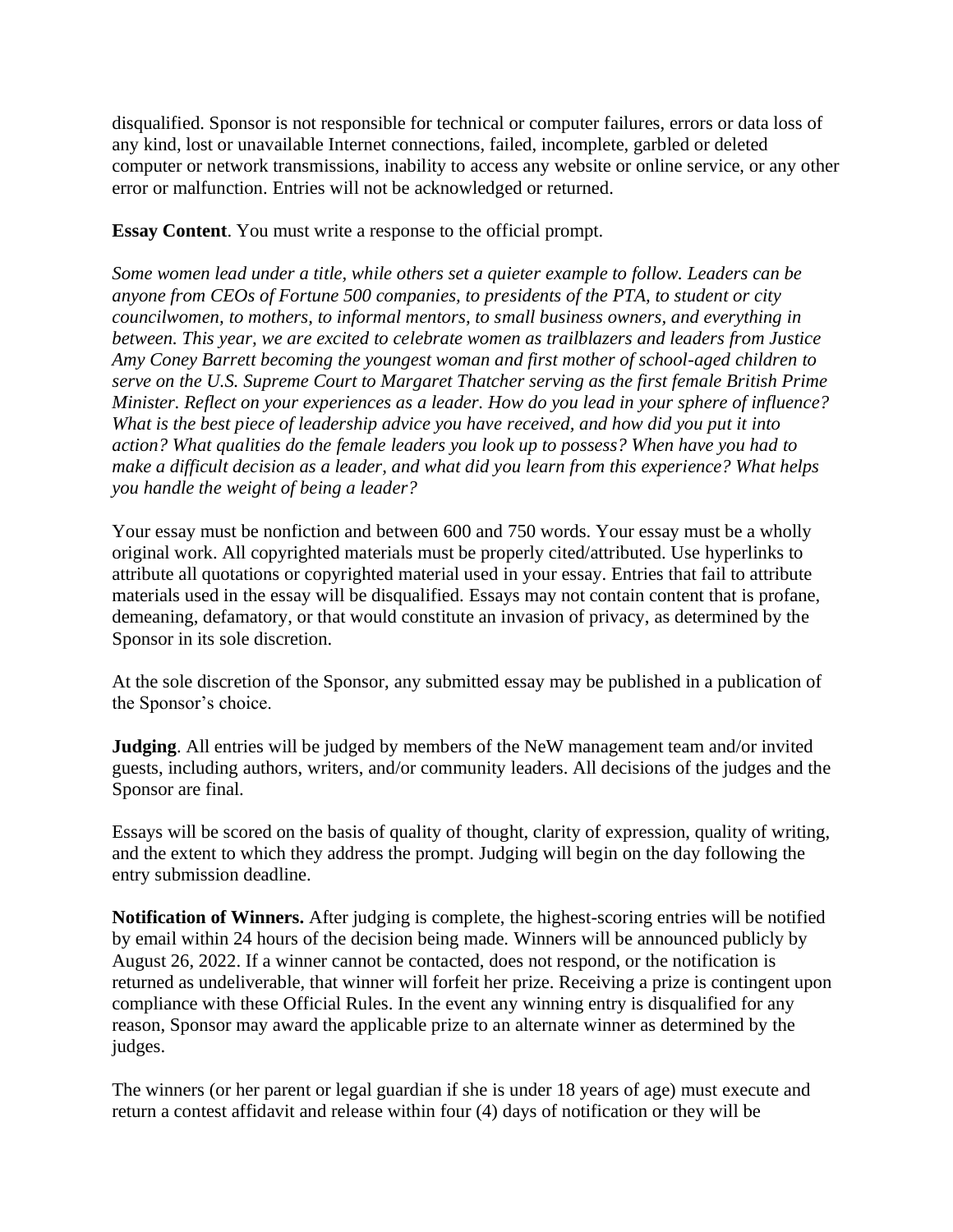disqualified and the prize will be forfeited. If potential winners cannot be contacted; fail to complete, sign and return any required release within the required time period; or if a prize or prize notification is returned as undeliverable, the potential winners will be disqualified and will forfeit the prize.

## **Conditions.**

1. Payments of all federal, state and local taxes are solely the responsibility of the winners.

2. Participating in the Contest constitutes the entrant's permission for NeW, its employees, advertising agencies, and other agents to photograph, film and record the winners, and to use her name, address (city and state), likeness, photograph, voice, biographical information, essay and/or any statements made by her regarding the Contest or its sponsors for purposes of trade, publicity or promotion without additional financial or other compensation.

- 3. By participating in the Contest, you:
	- a. agree to grant NeW a non-exclusive, perpetual, worldwide, royalty-free license to edit, publish, exhibit, promote, rerun, reproduce, use, syndicate, license, print, distribute and otherwise exploit the items (including any essays, photos, videos, audio, or written material) submitted as part of your contest entry (the "Materials"), or any portion thereof, in any manner and in any and all formats and media now known or hereafter devised, without payment to you or any third party; Sponsor has the right to edit or revise your essay as it may see fit. If you publish your essay or any subsequent version of it in any media, you must acknowledge in that publication that the essay was first written or recorded as part of this Contest; and
	- b. acknowledge that NeW reserves the right, in its sole discretion, not to use the Materials at all; and
	- c. represent and warrant that: you are 18 years of age or older; you have the full legal right, power and authority to grant to NeW the license provided for herein; you own or control the complete exhibition and other rights to the Materials you submitted for the purposes contemplated in this license; and neither the Materials nor the exercise of the rights granted herein infringe upon or violate the right of privacy or right of publicity of, or constitute a libel or slander against, or violate any common law or any other right of, any person or entity.

4. By participating and/or accepting a prize, all entrants agree to release and hold harmless NeW, its promotional partner(s), and each of their respective parent, subsidiary and affiliated entities, and the officers, directors, employees, agents, representatives, successors, and assigns of each of them (collectively, the "Released Parties") against any and all claims or liability arising directly or indirectly from the prize or participation in the Contest. NeW may also require eligible winners to sign a release confirming such consent.

5. NeW, in its sole discretion, reserves the right to disqualify any person (and all of their entries) from this Contest if she tampers with the entry process, the operation of the Contest, or the operation of NeW's website, or is otherwise in violation of the rules. NeW further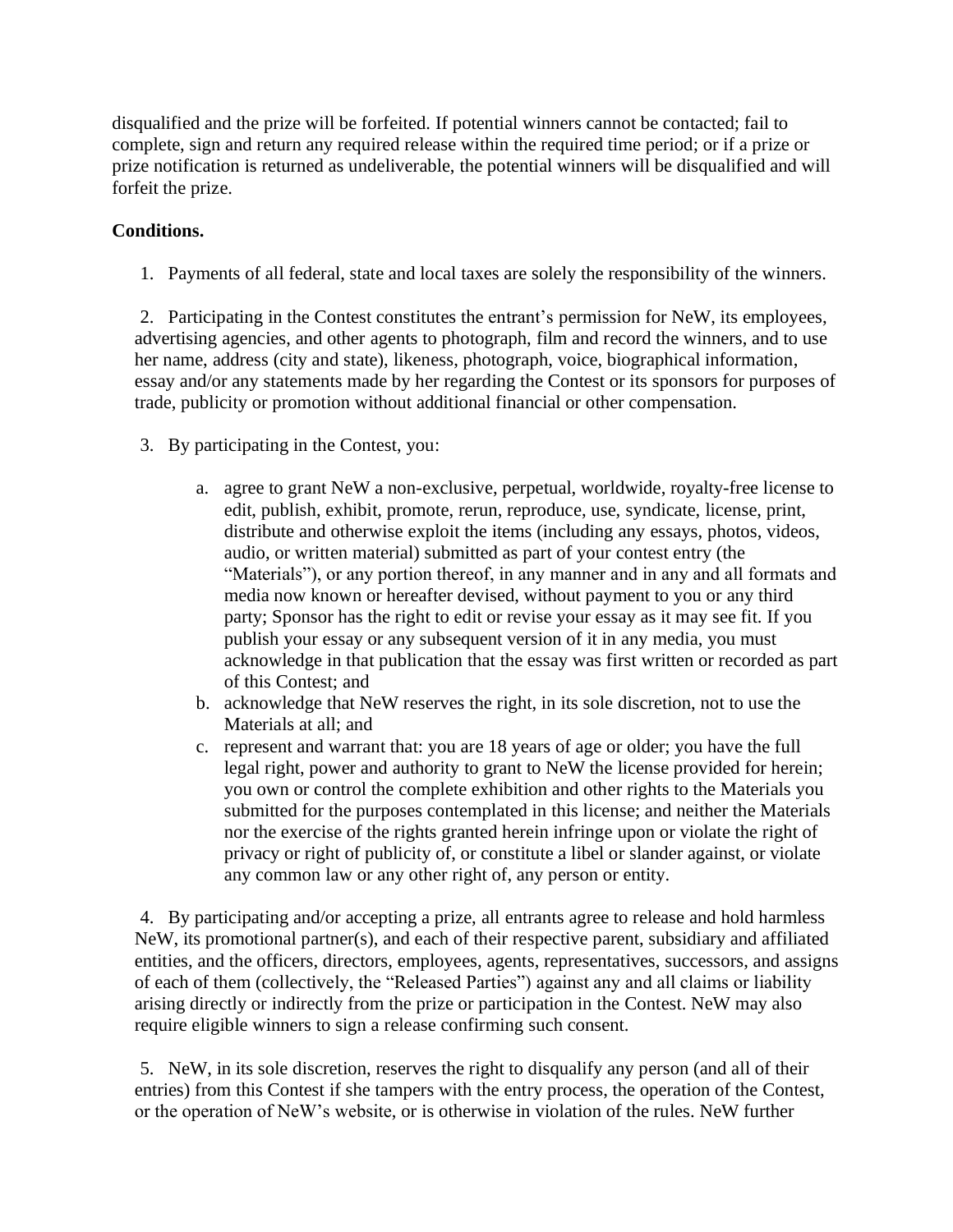reserves the right, at its sole discretion, to modify, cancel, terminate or suspend the Contest, or any part of it, if it is not capable of completion as planned or if any fraud, technical failures or any factor beyond NeW's control, including infection by computer virus, bugs, tampering, unauthorized intervention or technical failures of any sort, corrupt or affect the administration, security, fairness, integrity or proper conduct of the Contest as determined by NeW in is sole discretion. Any attempt by an entrant or any person to deliberately damage any technology used in the Contest or to undermine the legitimate operation of this Contest may be a violation of criminal and civil laws. Should such an attempt be made, NeW reserves the right to seek full prosecution and/or damages from any such individual to the fullest extent permitted by law. NeW's failure to enforce any term of these Official Rules shall not constitute a waiver of this provision.

6. The Released Parties are not responsible for (i) typographical or other errors in the printing, the offering or the administration of the Contest, or in the announcement of a prize; or (ii) entries not received due to difficulty accessing the internet, service outage or delays, computer difficulties, malfunctions, disconnections, other technological failures. Further, the Released Parties are not responsible if any part of a Contest prize cannot be awarded due to acts of god, acts of war, natural disasters, weather, acts of terrorism or other factors beyond NeW's control.

7. To the fullest extent permitted by law, by participating in the Contest, you understand and agree that:

- a. any and all disputes, claims, and causes of action arising out of or in connection with this Promotion, or any prizes awarded, shall be resolved individually, without resort to any form of class action;
- b. if the parties are unable to resolve their dispute amicably, it shall be resolved by means of binding arbitration (not in a court of law);
- c. any and all claims, judgments, and awards shall be limited to actual out-of-pocket costs incurred, including costs associated with entering this Contest, but in no event and under no circumstances will entrants or winners be permitted to obtain awards for attorneys' fees, and you hereby waive all rights to claim punitive, incidental, or consequential damages, or any other form of damages, other than actual out-of-pocket expenses, and any and all rights to have damages multiplied or otherwise increased;
- d. any claim or dispute regarding the Contest or these Official Rules will be resolved pursuant to the laws of Indiana, consistent with the Federal Arbitration Act, as they apply to agreements entered into and performed entirely within Indiana by Indiana residents, without regard to conflict of law provisions; and
- e. you submit to the jurisdiction of the courts within Indiana and waive all objections to the jurisdiction or venue of such courts.

**Severability.** If any part of these Rules is found to be invalid by a court or otherwise, the remaining provisions of these Rules will remain valid and enforceable.

**Winner List.** The list of winners will be available after winner confirmation is complete. The list may be obtained at [www.enlightenedwomen.org.](http://www.enlightenedwomen.org/)